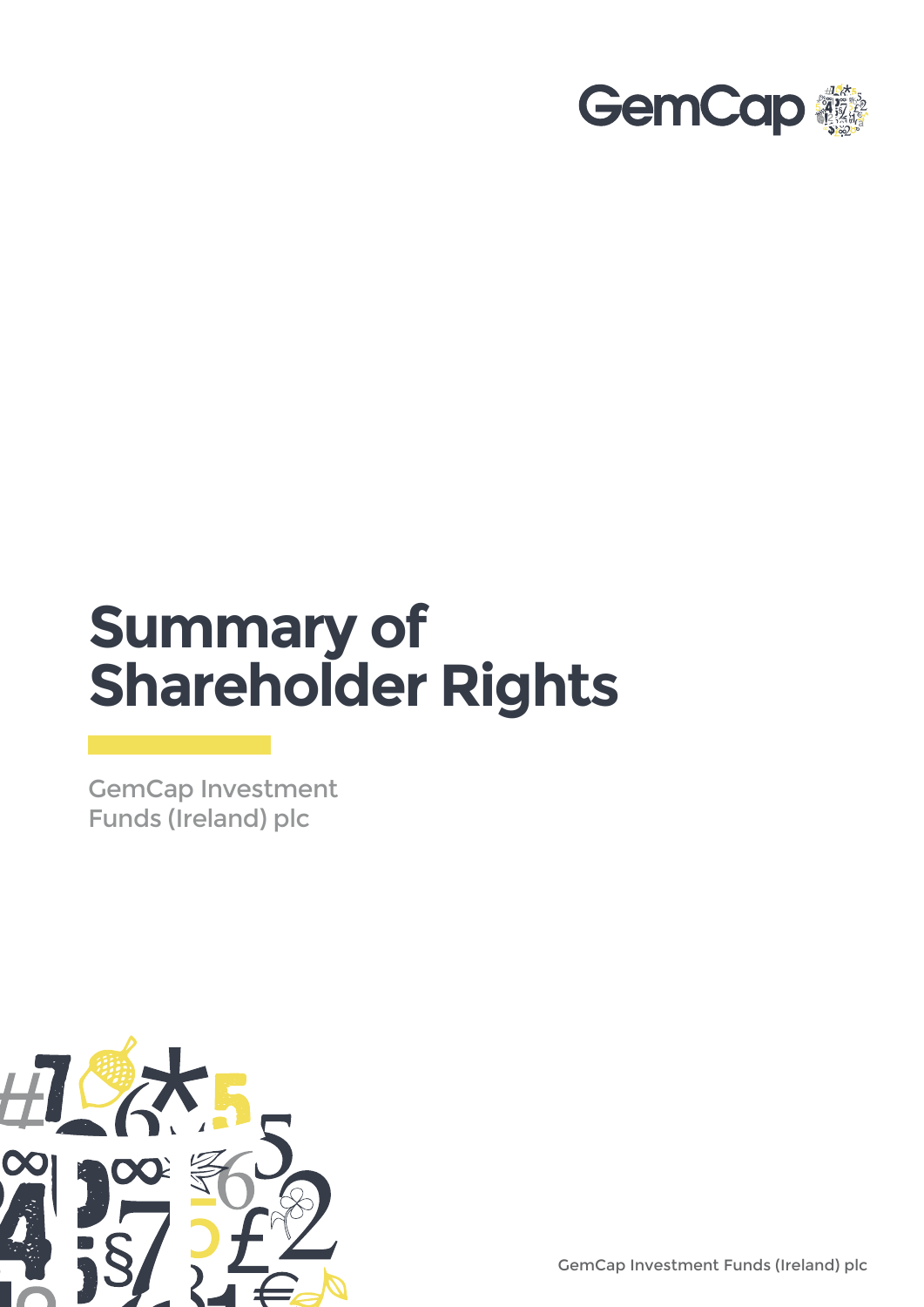#### **Summary document pursuant to Article 4 of Regulation (EU) 2019/1156 on crossborder distribution of funds**

# **Summary of Shareholder Rights**

#### **GemCap Investment Funds (Ireland) plc**

#### **August 2021**

### *Definitions<sup>1</sup>*

| "the Administrator" | means RBC Investor Services Ireland Limited and any other person<br>or persons for the time being duly appointed administrator by the<br>Company in accordance with the Central Bank rules.            |
|---------------------|--------------------------------------------------------------------------------------------------------------------------------------------------------------------------------------------------------|
| "the Company"       | means GemCap Investment Funds (Ireland) plc.                                                                                                                                                           |
| "the Depositary"    | means RBC Investor Services Bank S.A., Dublin Branch and any<br>other person or persons for the time being duly appointed depositary<br>with the prior approval of the Central Bank.                   |
| "the Manager"       | means Gemini Capital Management (Ireland) Limited or such other<br>company as may from time to time be appointed as manager to the<br>Company in accordance with the requirements of the Central Bank. |

### *Introduction*

This document purports to summarise the rights afforded to a Shareholder whose name appears on the share register of the Company<sup>2</sup>. This document summarises the rights conferred under applicable legislation governing the operation of the Company in which you, as a Shareholder, are invested. You may also be afforded rights under other legislation or regulatory frameworks which are not addressed herein.

Should you require any further information relating to the terms of your investment, please refer to the Prospectus, the Memorandum and Articles of Association of the Company and application form for subscription of shares (which are all available at [www.geminicapital.ie\)](http://www.geminicapital.ie/). This document contains general information and does not constitute legal or commercial advice, neither is it intended to provide a comprehensive or detailed statement of the law. Please seek your own advice from a professional consultant if in any doubt as to what action to take.

### *Entitlement to receive certain information relating to your investment in the Company*

As a Shareholder in the Company, a copy of the latest annual and, semi-annual financial statements of the Company will be available to you on [www.geminicapital.ie](http://www.geminicapital.ie/) and a copy of such reports shall be provided to you

<sup>&</sup>lt;sup>1</sup> Unless otherwise defined in this document, any defined terms have the same meaning as ascribed to them in the Prospectus.

<sup>&</sup>lt;sup>2</sup> The rights described in this document are afforded to those who appear on the share register of the Company and will not extend to investors in the Company who invest via a nominee and/or whose name does not appear on the share register.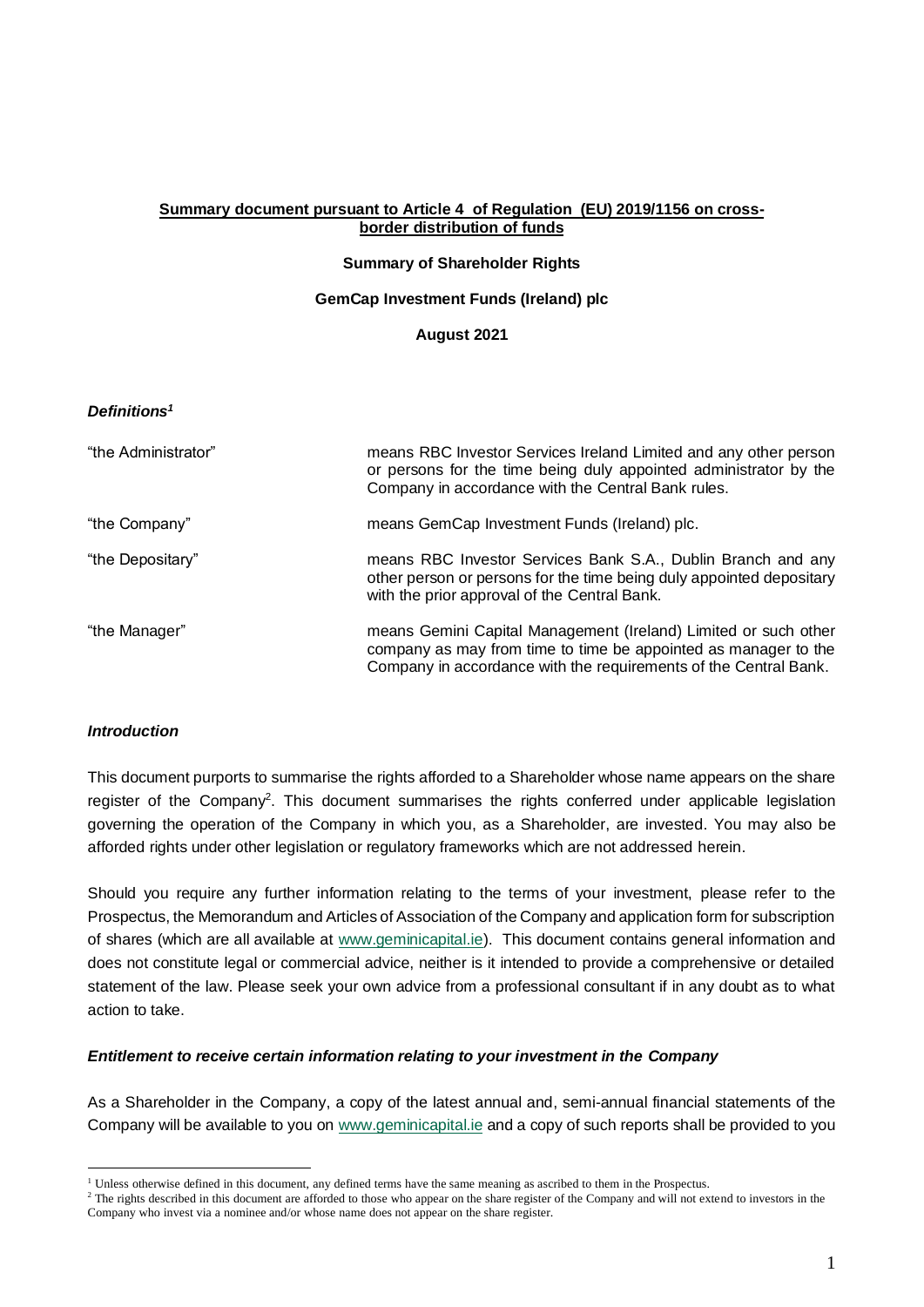on request and free of charge by contacting the Company Secretary.

The latest Net Asset Value per Share is available to you on [www.geminicapital.ie](http://www.geminicapital.ie/) and on request from the Administrator.

A copy of the English version of the Supplement, the Prospectus, and any other offering document and the Key Investor Information Document (KIID) is available at [www.geminicapital.ie.](http://www.geminicapital.ie/) As required under national rules, the KIIDs and any other applicable documents are also available in the official language of the relevant jurisdiction where the Fund is marketed, or in another language accepted by the national competent authorities of that jurisdiction. You may request that a paper copy of the Prospectus be delivered to you, free of charge.

## *Entitlement to redeem your shares in the Company*

Shareholders in the Company are entitled to redeem their shareholding and receive the redemption proceeds relating to such Shares within the timeframe and subject to such conditions as detailed in the Company's prospectus.

## *Voting rights and related matters*

Save to the extent that a Shareholder has chosen to invest in Shares which do not carry voting rights, a Shareholder has the right to vote (whether in general meeting or, where so permitted under the Company's Memorandum and Articles of Association, by way of a written resolution) on shareholder resolutions relating to the Company, relevant Sub-Fund or Class in accordance with the conditions set down in the Company's prospectus.

Under applicable legislation, a Shareholder holding not less than 10% of the voting rights in the Company (or relevant Sub-Fund or Class as applicable) may request the directors of the Company to convene an extraordinary general meeting of the Company (or relevant Sub-Fund or Class as applicable) in accordance with the provisions of the relevant legislation.

Under applicable legislation, a Shareholder present at a general meeting in person or by proxy representing not less than 10% of the voting rights in the Company (or relevant Sub-Fund or Class as applicable) may demand that a resolution be determined by a poll instead of on a show of hands.

# *Entitlement to make a complaint*

As a Shareholder in the Company, you are entitled to make a complaint free of charge. Complaints may be received by the Company directly or by a delegate on behalf of the Company.

You also have the right to refer the relevant complaint to the Financial Services and Pensions Ombudsman after following the Company's complaints process if you are still not satisfied with the response received.

Further information on the complaints policy relating to the Company is available from the Manager.

### *Investor rights against the Company and service providers of the Company*

As a Shareholder in the Company, you have a right of action against the Company for any breach of contract.